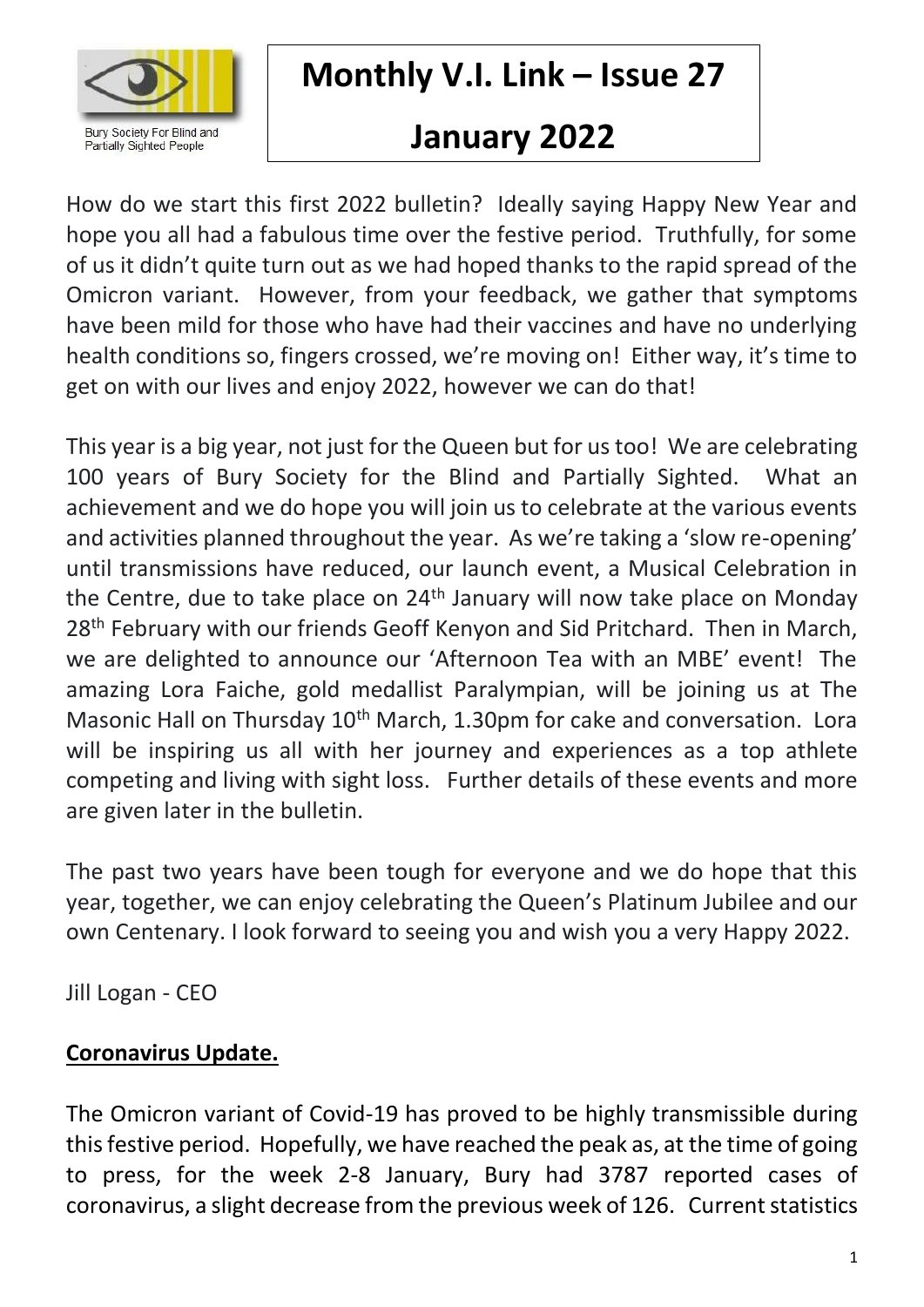appear to confirm that having the vaccination, if you are able, is the best way to protect yourself and your family.

If you have not already had your vaccine, or booster, you can attend one of Bury Council's Walk-in Centres or pre-book a Covid-19 appointment located in Bury, Ramsbottom, Radcliffe and Prestwich. Details are available on line via [www.bury.gov.uk/coronavirus-vaccine](http://www.bury.gov.uk/coronavirus-vaccine) or for support to book call 0161 983 2300 (Monday to Friday, 9am-5pm). Alternatively, you can access the NHS website [www.nhs.uk/book-a-coronavirus-vaccination](http://www.nhs.uk/book-a-coronavirus-vaccination) or if you cannot book on line, you can call 119 free of charge. If you have difficulties communicating or hearing, or are a British Sign Language (BSL) user, you can use textphone 18001 119.

If you do test positive, and have symptoms, remember to self-isolate for 10 full days. Providing you have no symptoms, and record two negative lateral flow tests on day 9 and 10, you are able to finish self-isolation after this period. Please note, the period of isolation is being reviewed on a regular basis so do visit [www.bury.gov.uk/coronavirus](http://www.bury.gov.uk/coronavirus) or ring 0161 253 5515 for updates. As previously reported, wearing face coverings are compulsory in shops and other settings such as banks, post offices and hairdressers, as well as on public transport, unless individuals are exempt.

#### **Self-isolation support**

Bury's Community Hubs are still available to help people who are clinically extremely vulnerable who are isolating and do not have friends or family nearby. Call 0161 253 5353 (Monday to Friday, 9am to 5pm) for information or to talk to the team about what help you might need.

#### **Emotional wellbeing support**

Bury's Getting Help Line offers advice, guidance and signposting to local services, available Monday to Saturday, 8am to 8pm, you can reach the team on 0161 464 3679.

#### **Keeping Yourself Well In Winter**

We thought these hints and tips might be useful for this time of the year, taken from the NHS website.

Follow these tips to keep you and your family warm and well at home:

• if you're not very mobile, are 65 or over, or have a health condition, such as heart or lung disease, heat your home to at least 18C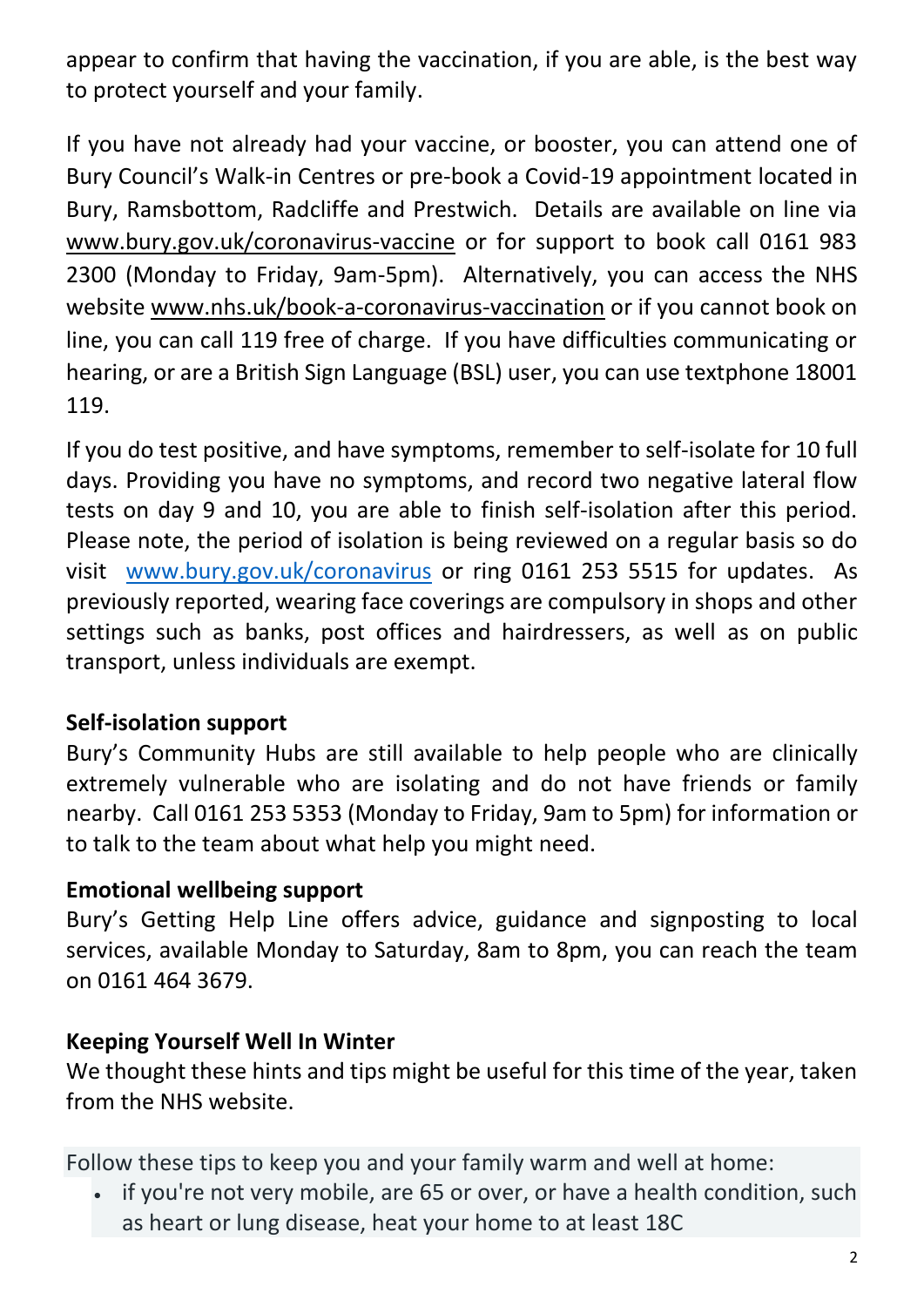- keep your bedroom at 18C all night if you can and keep bedroom window closed
- if you're under 65, healthy and active, you can safely have your home cooler than 18C, as long as you're comfortable
- use a hot water bottle or electric blanket to keep warm in bed but do not use both at the same time
- have at least 1 hot meal a day eating regularly helps keep you warm
- have hot drinks regularly
- draw curtains at dusk and keep doors closed to block out draughts
- get your heating system checked regularly by a qualified professional

#### **Help with heating costs**

You may be able to claim financial and practical help with heating your home. Grants available include the winter fuel payment and the cold weather payment. Details via [www.gov.uk/winter-fuel-payment](http://www.gov.uk/winter-fuel-payment) or [www.gov.uk/cold](http://www.gov.uk/cold-weather-payment)[weather-payment\)](http://www.gov.uk/cold-weather-payment)

For more information on how to reduce your bills and make your home more energy efficient call the Simple Energy Advice helpline on [0800 444 202.](tel:%200200%20444%20202)

It's worth claiming all the benefits you're entitled to as soon as winter begins.

#### **Good To Share:**

This month's information is rather topical during this winter period. It was an issue raised by one of the members of the Glaucoma Group when she went to her local pharmacy to purchase some Beechams Powders. The pharmacist said she shouldn't be taking these due to her condition. When asked why, he gave the following explanation. Any decongestants will adversely affect the pressure in the eye of patients with a certain type of glaucoma. Therefore, he recommends that anybody with glaucoma should not take, Beechams powders, Lem-Sip, Sudafed and anything which contains a decongestant.

#### **News and Upcoming Events:**

During January, we have paused our weekly 'Drop Ins' to ensure we keep everyone as safe as possible. Our regular, specific group events are being reviewed on a weekly basis and all attendees are being contacted prior, to confirm if the groups are going ahead. However, if you are unsure, or haven't received a call, do ring the Centre prior to coming in to save any wasted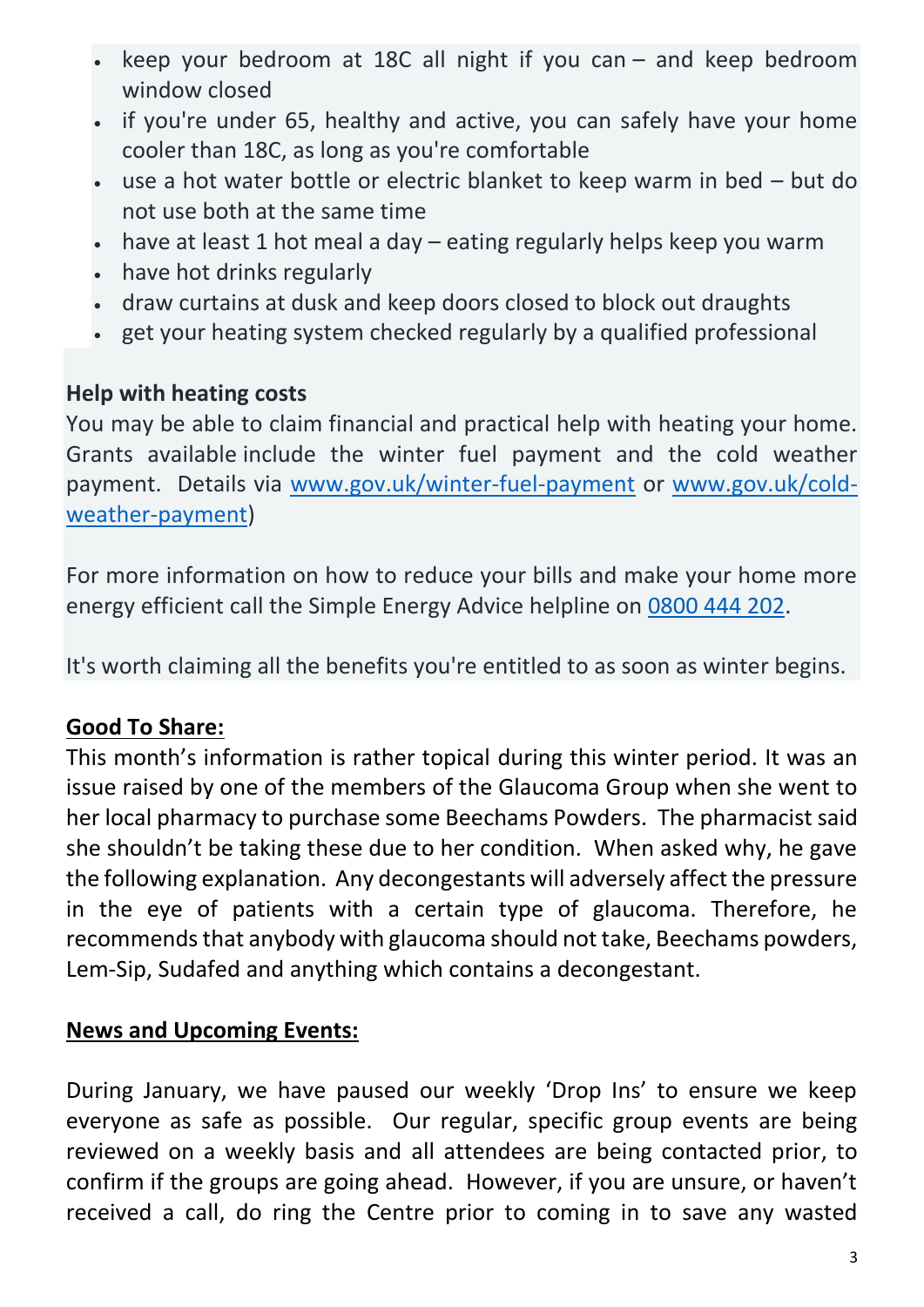journeys. We are so sorry to have to take this action but, as always, your health and safety is our primary concern, and appreciate your understanding.

#### **On a more positive note….**

**2022 – Our Centenary Year –** how are you going to help us celebrate our special year? Do you have any ideas, maybe as a group or individual – we'd love to hear from you. Maybe you would like to do a sponsored 100 jumps, your group are interested in a 'tea and cake celebration' afternoon or you have a contact at work/school/business who would like to do something. Perhaps you would like to run our annual Quiz this year? Whatever it is, we are happy to support with our 'Centenary Pack', providing sponsor sheets, promotion, designing posters. Call 0161 763 7014 and leave your details with Alex and one of our 'Centenary Planners' will be in touch to discuss further.

Carole and Mags have already come up with a brilliant idea for their Friday Lunches. From March onwards, they will be promoting a monthly, 'Meals through the Decades' celebrating each decade with a meal based on that era. So, in March they will be serving a meal you might expect in 1922. I do know that Carole and Mags are looking at appropriate music and dressing accordingly, with prizes for guests in the best period outfit so get your thinking caps on! It sounds like a lot of fun! More details on how to book and menus will be in our February bulletin.

As previously mentioned, our first celebration is the Musical Entertainment afternoon with Geoff Kenyon and Sid Pritchard which has now been rearranged for Monday 28<sup>th</sup> February, 1.30pm-3pm. If you would like to join us, please contact the office to book your place.

On Thursday 10 March we are planning to hold a 'Afternoon Tea and MBE – Conversation with Lora Fachie MBE, Paralympic cyclist. Lora is visually impaired and grew up in a family where blindness was not a barrier to achieving. She has always enjoyed sport, participating in athletics and then in 2009 in cycling, competing on a tandem with a fully sighted athlete. Lora has competed at three Paralympics winning gold at the Rio 2016 and Tokyo 2020 Games. Lora has a wealth of experience and a varied and remarkable skill set to motivate us all to achieve your dreams. Alongside her sporting career she has a successful food and nutrition blog and hosts cookery demonstrations for the visually impaired. The afternoon promises to be both fascinating and enjoyable. Tickets on sale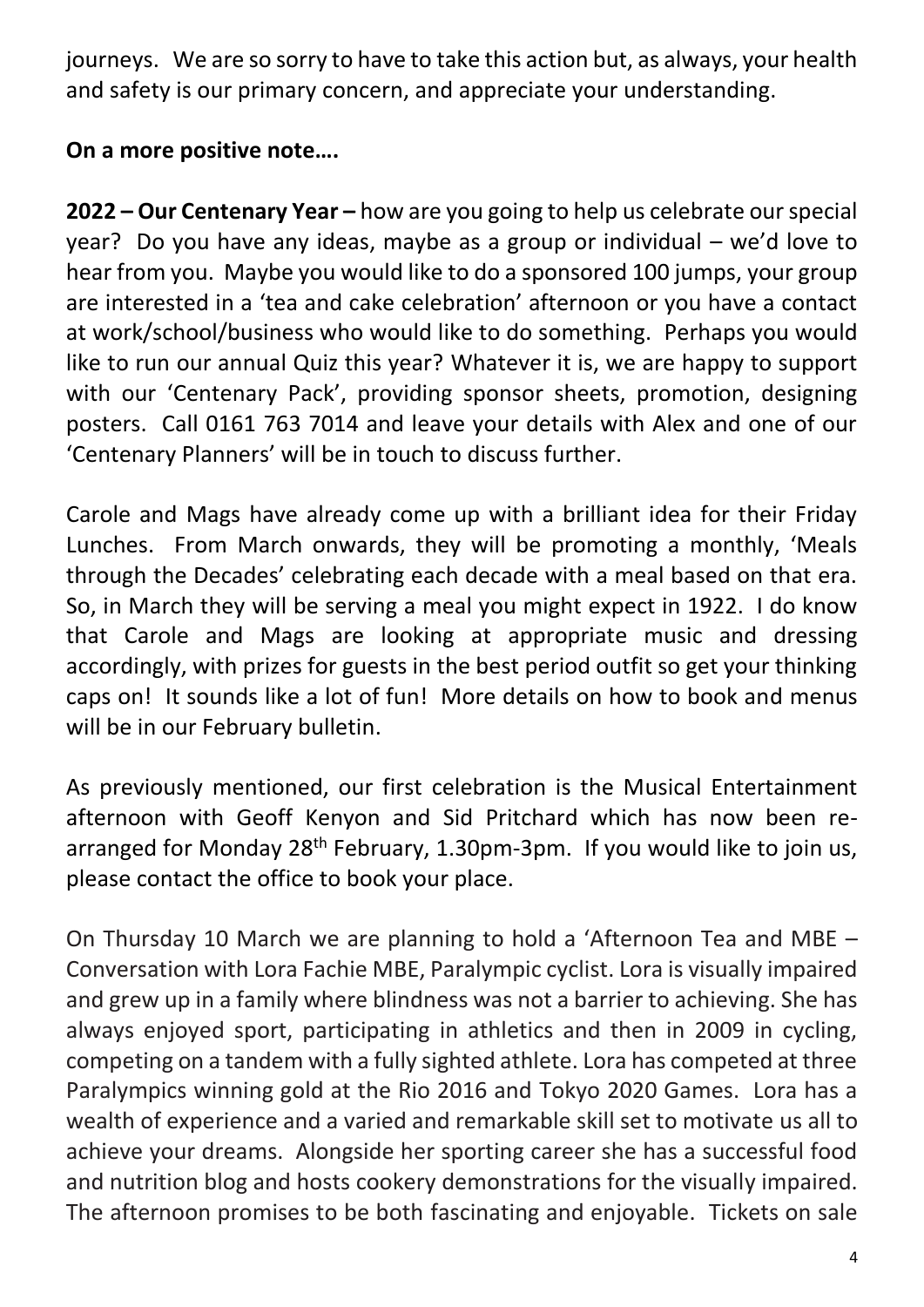from 1 February. Please ring the Centre, or check our website for further details.

We do have a number of other events in the planning stage including a '100 Voices' event at The Met in June so watch this space!

Going forward, we are hopeful that all our regular events will be back in February. This includes the new 'Café Crawl' which again, was due to start in January. However, Di Webb will be starting the outings on Thursday 17<sup>th</sup> February, meeting at the Centre for 10am, leaving at 10.30am for Tina's Tea Rooms at the Art Gallery. If you are interested in joining Di, just come along to the Centre on 17<sup>th</sup> at 10am.

Quiz Night: Ever the optimists, we are looking to hold our Annual Quiz Night, complete with pasty and peas, end of February/beginning of March. However, with the current situation, we do have a back up plan of our Virtual Quiz if required. The details will be confirmed in our next bulletin but we will also give regular updates on our website and via Facebook and Twitter if you are able to access.

#### **It was A Wrap!!**

Thank you so much to everyone who supported our Gift wrapping at Christmas. Many thanks to Wendy at Tesco, Bury and Jill at Asda, Pilsworth for letting us have our 'wrapping station' in their respective stores. (Ps. We will be back for Valentines…..!) And a huge thanks to the staff team at Bury Markets who stepped into the breach when we had to decline the space offered by The Millgate Shopping Centre due to location. Continuing our thank you' s for, the stall holders for making us feel so welcome, members of the public for their support and, of course, the amazing volunteers who helped out on the various stall. We raised a terrific £1800 over the two weeks which was just brilliant and everyone had a great time too!

#### **Funding News:**

There are a number of ways to help us raise much needed fund and ensure we continue to support people living with sight loss for the next 100 years! We listed them below:

**Amazon Smile:** We are now registered with Amazon Smile which means, if you order items via Amazon Smile and nominate us as your chosen charity, Amazon Smile donates 0.5% of each eligible purchase to the Society. Spread the word!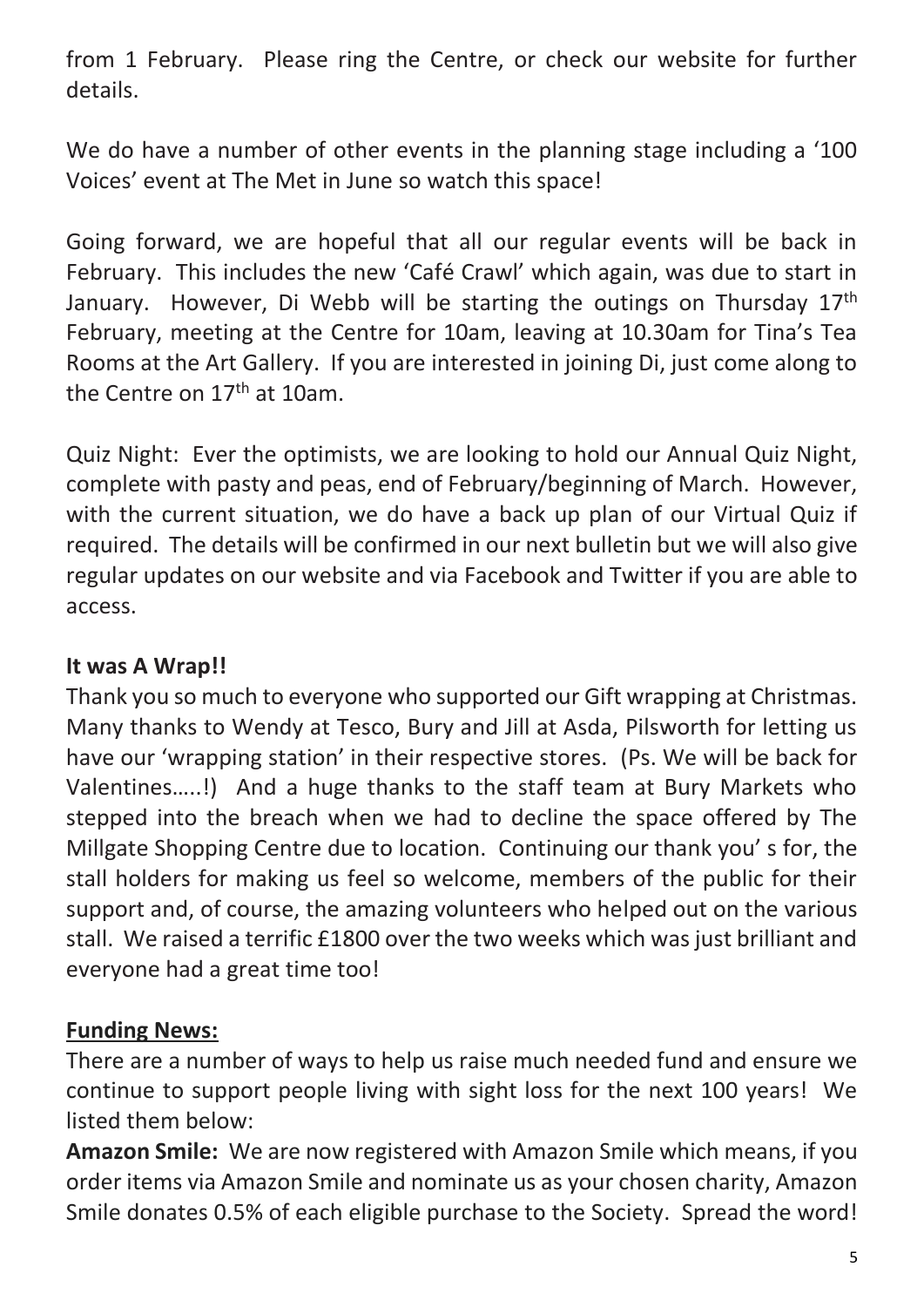If you require any assistance to register, please contact the office and we'd be happy to help.

**Text via your phone**. Just use your phone and Text to: **70450**, with the message **BURY** to donate £5. You will also receive details to make a regular donation if you wish.

**Co-Op Community Fund:** we are a nominated charity. If you are a member (just £1.00 to join), go to the Co-op website and nominate us to be your local cause.

**Facebook:** We now have a 'Donate' button on our Facebook page.

**Regular donation:** direct into our Bank. For more details, contact Jill at the Society. [jill.logan@buryblindsociety.org](mailto:jill.logan@buryblindsociety.org) or 0161 763 7014

**100 Club:** Our Monthly Prize Draw. Just £1.00 for a number and you can 'purchase' as many as you like! 50% of the money raised is distributed in prizes and the other half contributes directly to BBS. Application packs available from the office. December winners were, no. 273 - £121.20; No. 46 - £60.60; No. 404 - £20.20.

**Wills:** Why not remember our Charity in your will? Your donation will help local people living with sight loss access our services in the future.

If you have donated recently to our Charity, we would like to thank you for your support. It does make a difference.

#### **Special Thoughts:**

To Trish Smith who had a very nasty fall just before Christmas and ended up spending the festive period in hospital. Trish wanted us to thank one of our volunteers, Jonathon Hartley, for his kindness and support when she had her fall. Jonathon stayed with her until her family arrived.

Our thoughts are very much with Dorothy McNulty who sadly lost her son, Eddie, in January. Eddie was known to many of us and it was a shock to us all to hear the news. We were also sorry to hear of the recent passing of Kathleen Parkinson, one of our members.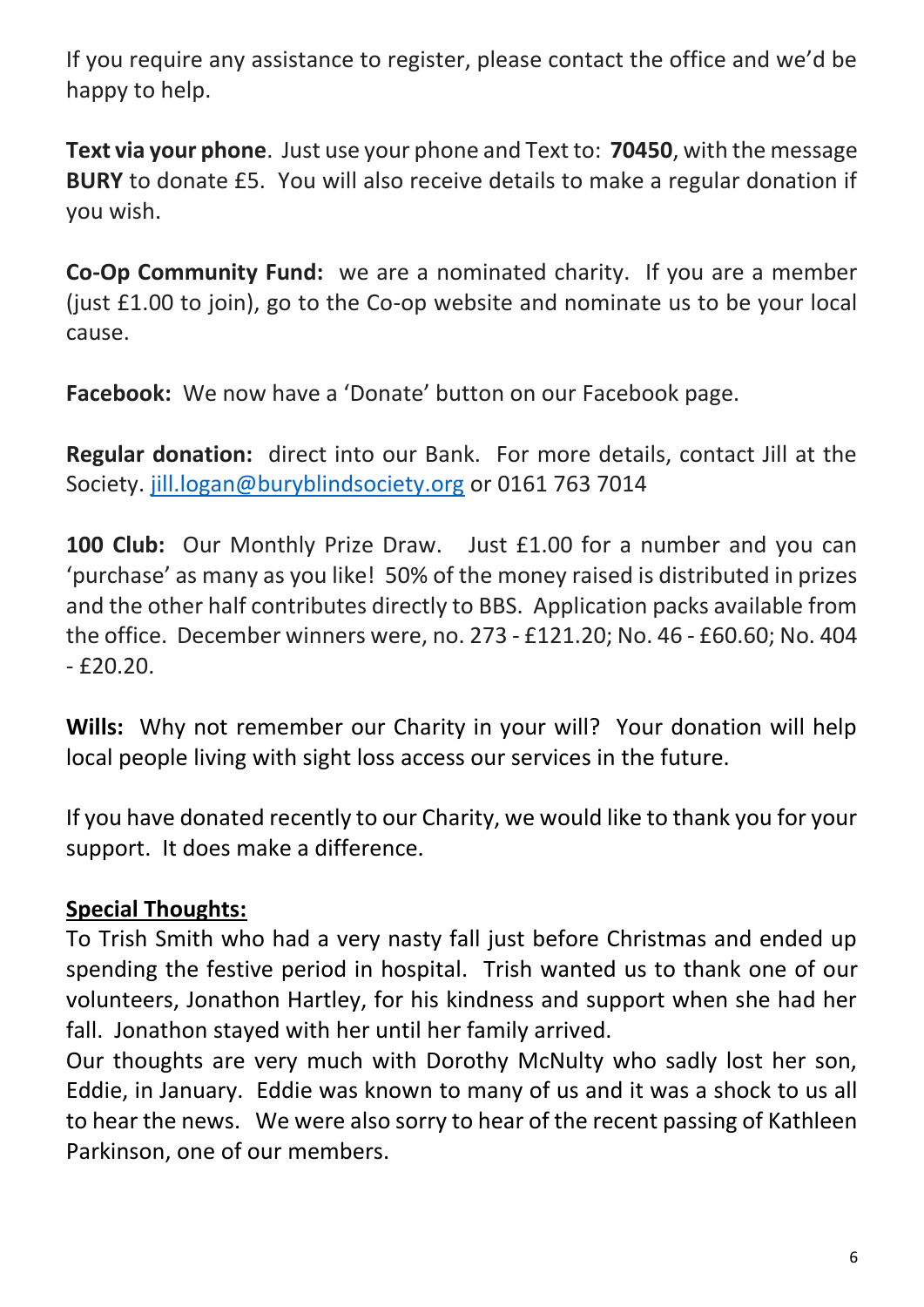Our condolences to any of our members or their families who have lost loved ones during this month. We would like thank members families for thinking of us at such a sad time when requesting donations for the Society. These donations will enable us to continue providing support for future members.

## **Just for Fun.**

**Brain Teaser:** Let's give your brain a 'work out'! Did you know that doing brain teasers and logic problems can improve short term memory loss? Let's try this one: 'It stalks the countryside with ears that can't hear. What is it?

## **'Take 5' Quiz.**

This month's answers:

- 1. The Snowman was shown on TV for the first time on Boxing Day of which year? **1982**
- 2. Which British monarch delivered the first ever Christmas message? **George V.**
- 3. Which March sister opens LM Alcott's Little Women by grumbling "Christmas won't be Christmas without any presents? **Jo**
- 4. What year was Clement C Moore's poem 'The Night Before Christmas' first published? **1823**
- 5. How many gifts were given in 'The Twelve Days of Christmas carol? **364**

## **January Quiz:**

- 1. What country has the highest life expectancy?
- 2. Where would you be if you were standing on the Spanish Steps?
- 3. What year was the United Nations established?
- 4. How many faces does a Dodecahedron have?
- 5. Queen guitarist Brian May is also an expert in what scientific field?

A slightly shorter bulletin this month following all the festive excitement but now we can all look forward to lighter nights and longer days in the coming months.

Stay safe and well and we look forward to seeing you again soon. **Jill and all the Bury Blind Society Team**

Registered Charity No. 1102525